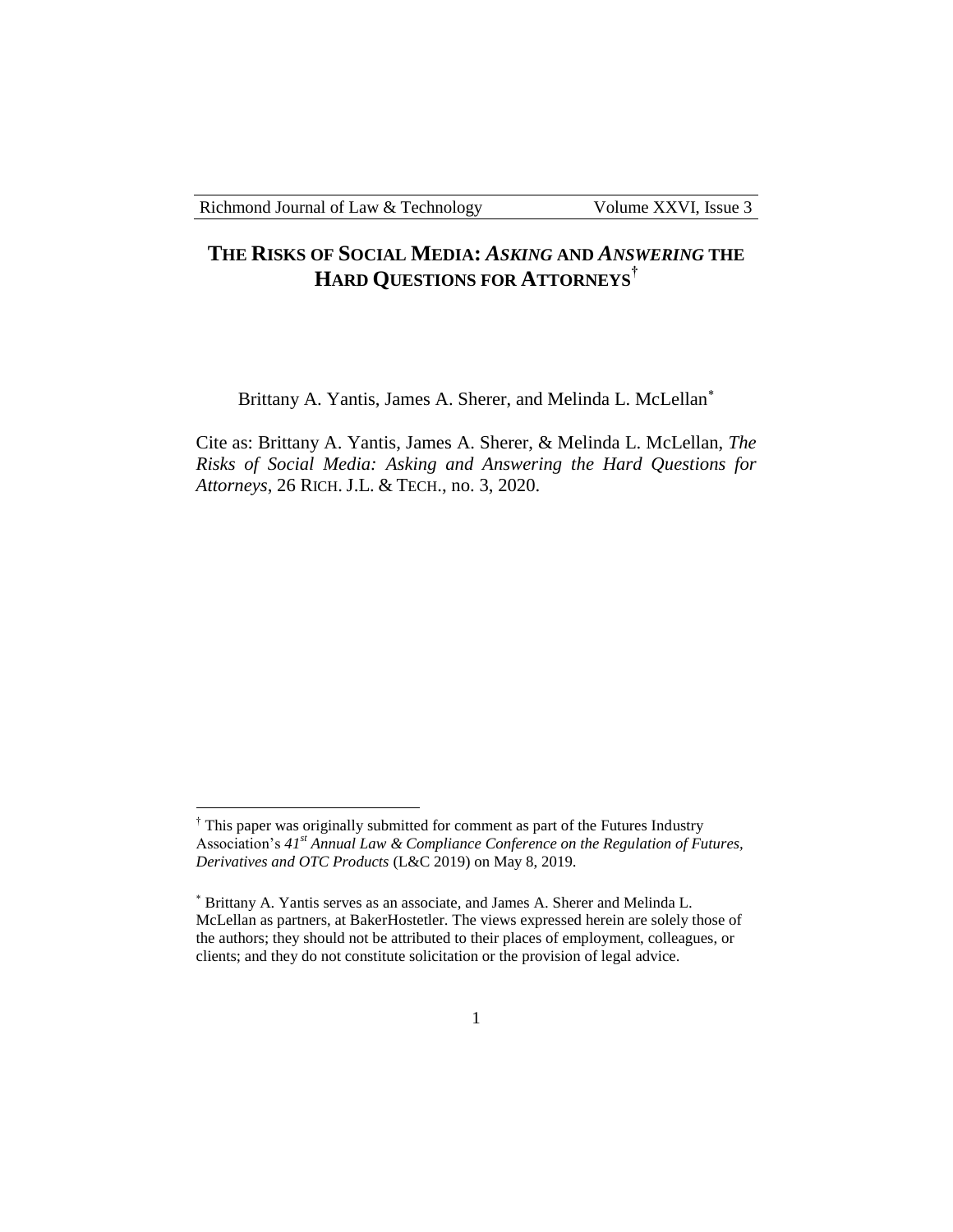| Richmond Journal of Law & Technology                                                                                                                                | Volume XXVI, Issue 3 |
|---------------------------------------------------------------------------------------------------------------------------------------------------------------------|----------------------|
| <b>TABLE OF CONTENTS</b>                                                                                                                                            |                      |
|                                                                                                                                                                     |                      |
|                                                                                                                                                                     |                      |
| A. Who is using social media on behalf of the                                                                                                                       |                      |
| B. Is the attorney or law firm—or anyone supporting<br>those services—actually paying for the social media<br>services and the additional benefits and control that |                      |
| C. Who holds the attorney's data, including client and                                                                                                              |                      |
| D. Who else has access to the attorney's stored data?11                                                                                                             |                      |
| E. How is the attorney using the social media platform,<br>and is anyone else repurposing it for any reason?12                                                      |                      |
| 1. What information is stored or created by the<br>social media platform that the attorney should be                                                                |                      |
| 2. Can the attorney export data from the platform-                                                                                                                  |                      |
| III. SOCIAL MEDIA - ANSWERING THE HARD QUESTIONS15                                                                                                                  |                      |
|                                                                                                                                                                     |                      |
|                                                                                                                                                                     |                      |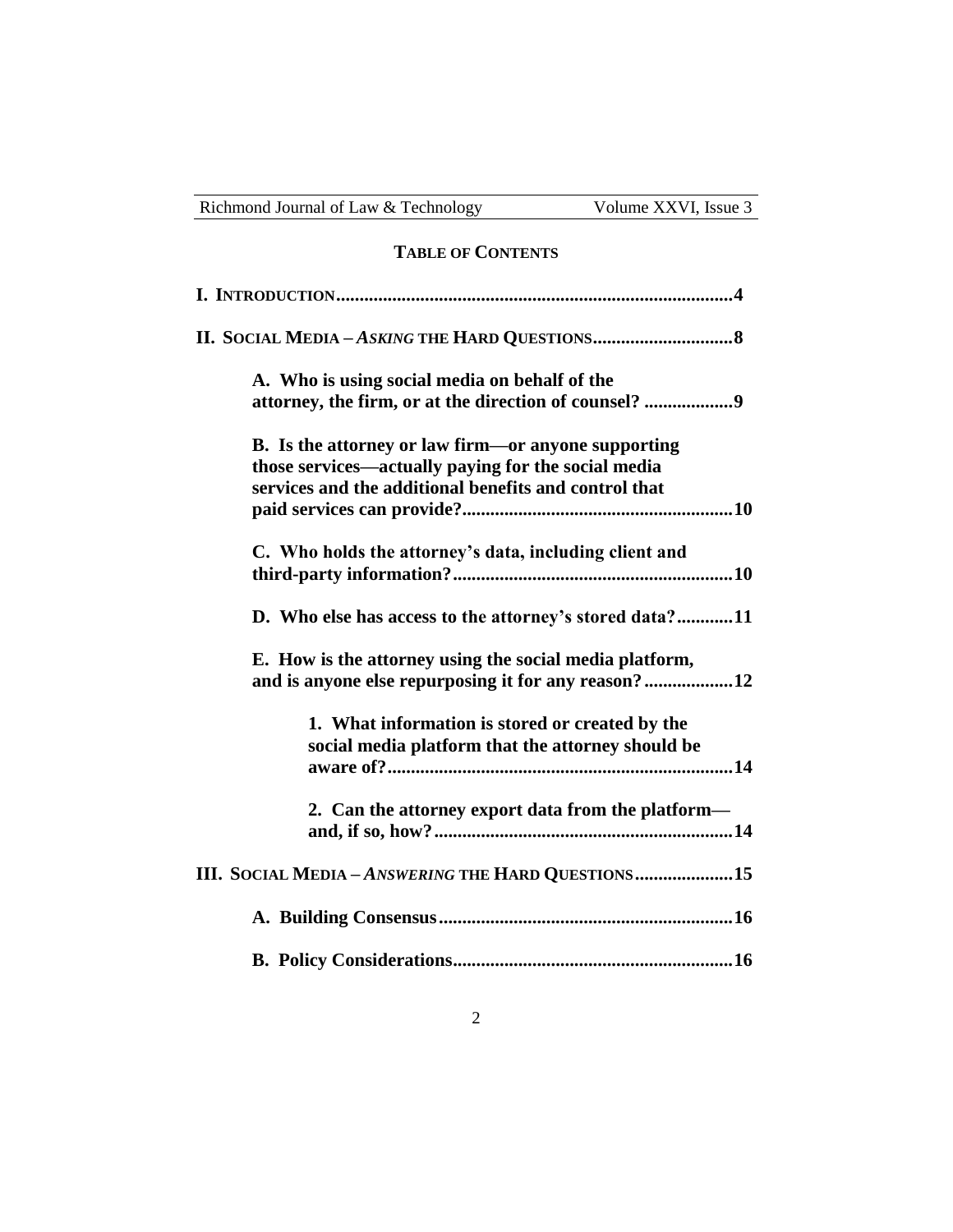| Richmond Journal of Law & Technology | Volume XXVI, Issue 3 |
|--------------------------------------|----------------------|
|                                      |                      |

# **TABLE OF CONTENTS, CONT'D**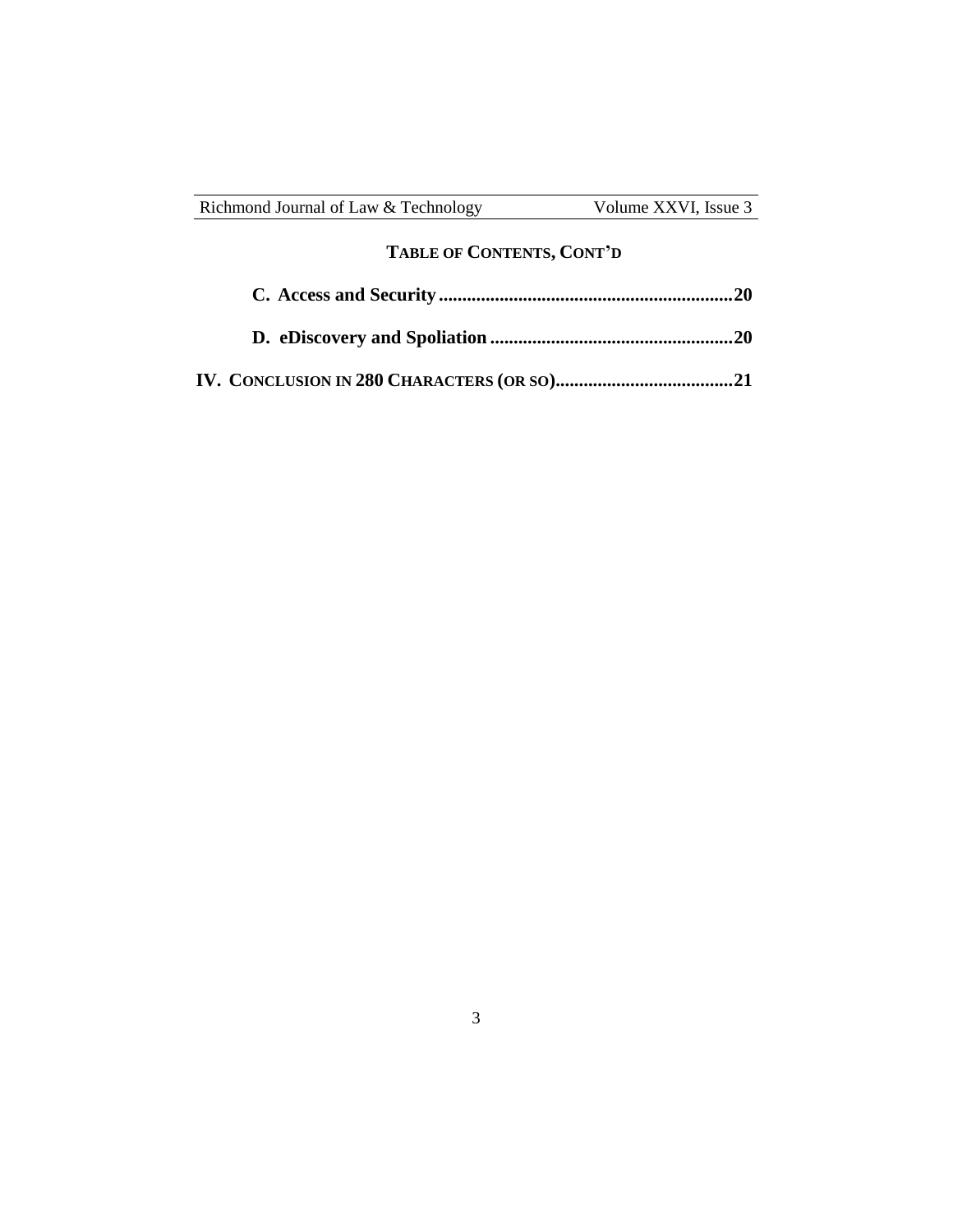| Richmond Journal of Law & Technology | Volume XXVI, Issue 3 |
|--------------------------------------|----------------------|
|--------------------------------------|----------------------|

#### **I. INTRODUCTION**

[1] Nearly every organization uses social media in some capacity, planned or unplanned, successful or not. Links between organizations and their employees and customers, regardless of whether intentional or not, are immediate, widespread, and present opportunity and risk bundled in a potent package.<sup>1</sup> Social media sites are set up to elicit rapid-fire responses and emotional reactions and to disseminate those quickly and permanently to a world-wide audience.<sup>2</sup> However, they do not exist without a variety of risks, including "fake news" and echo chambers<sup>3</sup> as well as general technical challenges to doing it "right."<sup>4</sup> Adding to the challenges that this high-risk environment presents, organizations have the dual burden of both first-instance (their own profiles, advertising efforts, and direct customer interaction) and second-instance (employees, customers, and third-party postings) issues in a rapidly developing space without a lot of history, case law, or direct analogs.<sup>5</sup>

[2] Lawyers are not immune to these challenges. Whether it is a State Court Justice's research attorney "live Tweeting" an ethics hearing for a

2 *See id.* 

 $\overline{a}$ 

3 *See* Katie Harbath, *Hard Questions: Social Media and Democracy*, FACEBOOK (Jan. 22, 2018), https://newsroom.fb.com/news/2018/01/hard-questions-democracy/ [https://perma.cc/8TFE-EUH5].

4 *See, e.g.*, Miranda Paquet, *Answers to 20 of Your Top Social Media Questions*, CONSTANT CONTACT, https://blogs.constantcontact.com/top-social-media/ [https://perma.cc/QH98-KDEU].

5 *See* Sherer et al., *supra* note 1, at 2.

<sup>&</sup>lt;sup>1</sup> See James A. Sherer, Melinda L. McLellan, & Brittany A. Yantis, *The (Social) Media Is the Message: Navigating Legal and Reputational Risks Associated with Employee Social Media Use*, 36 COMPUTER & INTERNET L., no. 5, May 2019, at 2.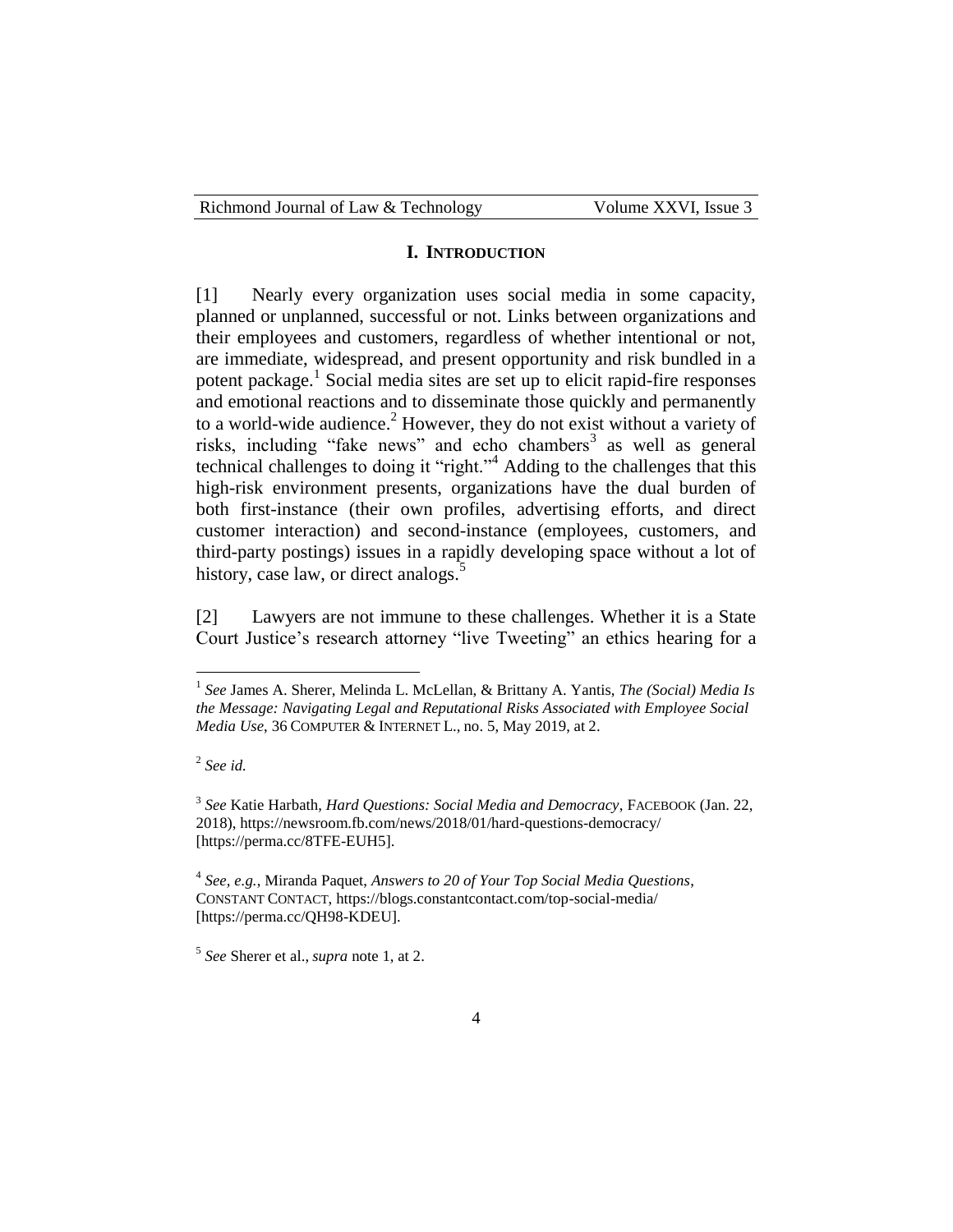former Attorney General, or a State Court Judge reporting improper Facebook contact and conduct by a party's relative, $\frac{7}{7}$  attorneys should be aware that their conduct on such platforms must maintain the professional standards for the practice of law.<sup>8</sup> Additionally, attorneys should keep in mind that such behavior might garner additional scrutiny given the audience reach, ease of use, and low bar to entry of the platforms.<sup>9</sup>

[3] Attorneys may therefore utilize some of the same strategies to deal with the actual risks of social media (as well as its benefits) as organizations do.<sup>10</sup> This analysis begins with the specifics,<sup>11</sup> which in turn starts with the platform.<sup>12</sup> Many practitioners break down the marketplace of social media into different segments comprising such ideas as "'online communities' which include social networking sites, [and] even dating sites."<sup>13</sup> "[O]nline communities may also be built into existing commercial

7 *See* Youkers v. State, 400 S.W.3d 200, 203 (Tex. Ct. App. 2013).

8 *See* Blake J. Brockway, James A. Sherer, & Brittany A. Yantis, *After Reading These 10 Shocking Tips for Staying out of Trouble on Social Media, You'll Never Post the Same Way Again*, 31 INTELL. PROP. & TECH. L. J., no. 11, Nov. 2019.

9 *See id.*

<sup>10</sup> *See* Sherer et al., *supra* note 1, at 1–2.

<sup>11</sup> *See* Veronika Baranovska, *25 Interview Questions for Your Next Social Media Manager*, SENDIBLE INSIGHTS (Jun. 22, 2018), https://www.sendible.com/insights/25 interview-questions-for-social-media-managers [https://perma.cc/K2K2-456N].

<sup>12</sup> *See* Sherer et al., *supra* note 1, at 1.

<sup>13</sup> *Id.*

 6 *See generally* Steve Fry, *Informal Admonishment: Judges Impose Mildest Sanction for Kline-inspired Tweets*, CJONLINE.COM (Jan. 13, 2014, 12:41 PM), https://www.cjonline.com/article [https://perma.cc/9TN5-EVBT].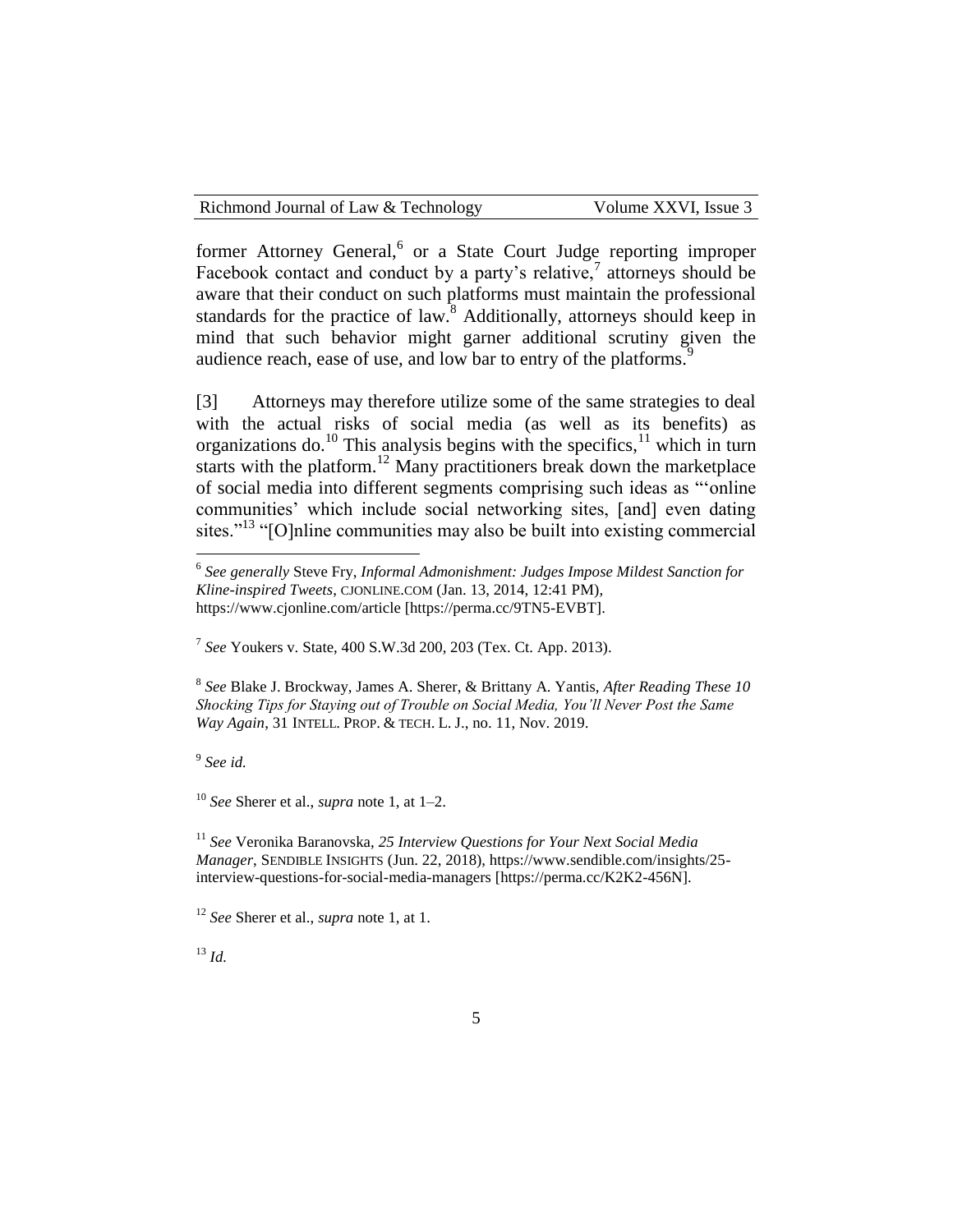applications, such as the feedback most online platforms offer to customers when browsing merchandise."<sup>14</sup> Amazon's extensive use of customer ratings, experiences, and feedback<sup>15</sup> is a "prime" example.<sup>16</sup> "Other sites may be considered microblogs, where the involvement—at least from post to post—is [much more superficial and] less involved."<sup>17</sup> Examples include communication sites such as Twitter, video and picturesharing applications, virtual worlds and social gaming sites, $18$  dating sites, now-integrated platforms such as Yammer or Slack,<sup>19</sup> or even more focused sites such as Discord.<sup>20</sup>

[4] With these groupings and audiences in mind, a practitioner should get to know the specifics<sup>21</sup> and then build out an approach for her selected platforms.<sup>22</sup> Part of that knowledge will come from a careful consideration

<sup>14</sup> *Id.*

 $\overline{a}$ 

<sup>16</sup> Sherer et al., *supra* note 1, at 1.

<sup>17</sup> *Id.*

<sup>18</sup> See Financial Institution Letter FIL-56-2013, Fed. Deposit Ins. Corp., Social Media: Consumer Compliance Risk Management Guidance (Dec. 11, 2013).

<sup>19</sup> *See* James A. Sherer, Aaron Singer, & Ben Barnes, *Picking up the Slack™ Legal and Information Governance Considerations for New(er) Technologies*, 25 RICH. J.L. & TECH., no. 4, 9 (2019).

<sup>20</sup> *See* Sherer et al., *supra* note 1, at 1.

<sup>21</sup> *See* Baranovska, *supra* note 11 ("Imagine: [site] has just devalued an SEO technique you have used successfully in the past. What do you do?").

<sup>22</sup> *See* Sherer et al., *supra* note 1, at 2.

<sup>15</sup> *See About Comments, Feedback, & Ratings*, AMAZON.COM, https://www.amazon.com/gp/help/customer/display.html?nodeId=537806 [https://perma.cc/Z6KQ-XV6P].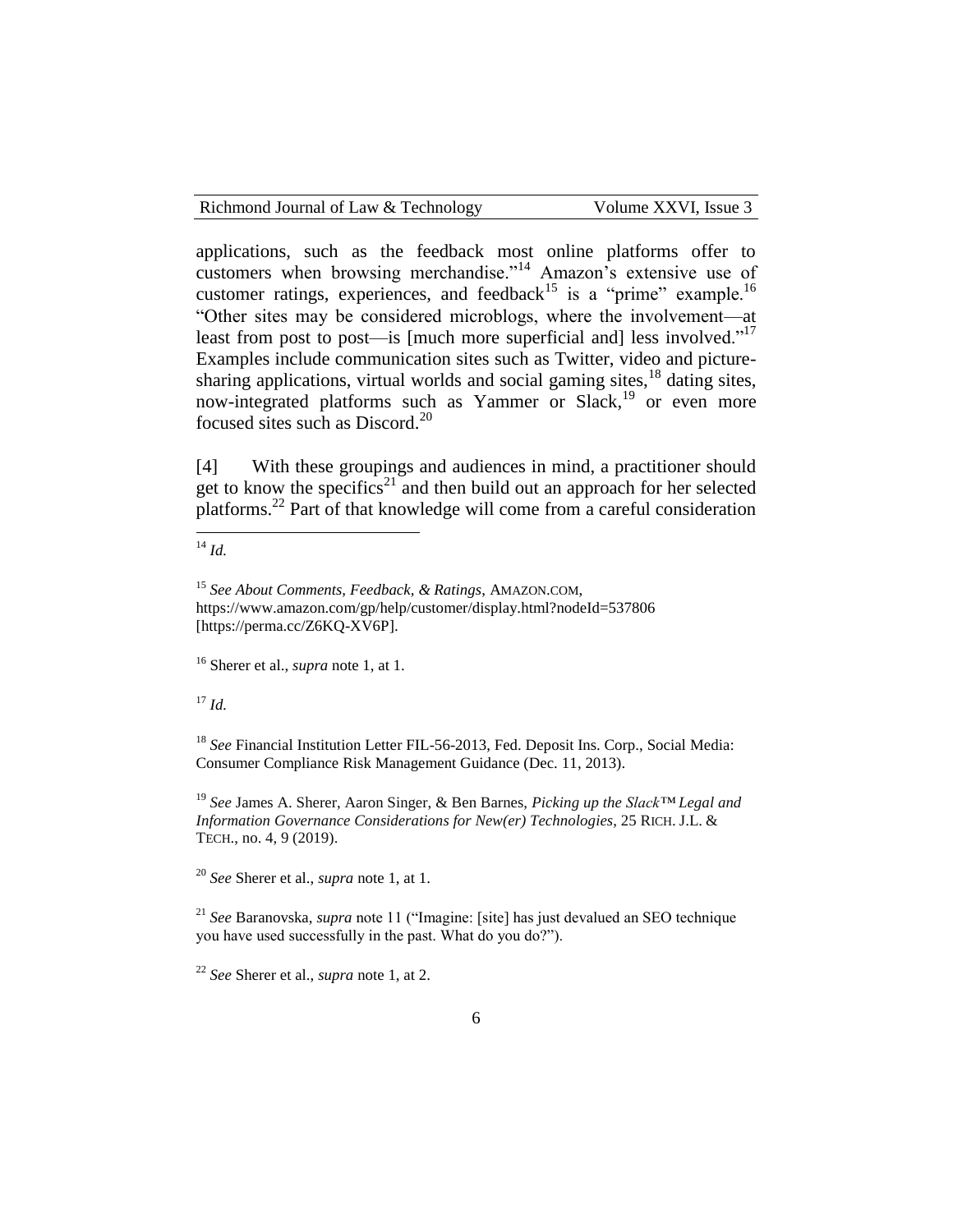of what supports the attorney's practice, what makes the most sense for the attorney's clients, and should also incorporate what is already happening with the following:

- the attorney's existing online presence;
- the attorney's focus of practice and areas of experience ―that is, her "brand;"
- the attorney's (current and future) clients;
- the attorney's employees, experts, and third-party assistance that may be working at her direction;
- courts and bar associations;
- professional networks;
- alumni groups; and
- $\bullet$  the public at large.<sup>23</sup>

While there are rules requiring attorneys to maintain technical competence that might include social media savvy, $^{24}$  that knowledge should not be gained the "hard" way. Instead, attorneys should seek proper direction and may rely, in part, on consulting with or hiring the right people to steer the ship.<sup>25</sup> In the end, though, navigating the legal and reputational risks of integrating social media into the practice of law, related professional

<sup>23</sup> *See id.*

<sup>24</sup> *See, e.g.*, THE VIRGINIA STATE BAR PROF'L GUIDELINES r. 1.1 cmt. (2018) ("To maintain the requisite knowledge and skill, a lawyer should engage in continuing study and education in the areas of practice in which the lawyer is engaged. Attention should be paid to the benefits and risks associated with relevant technology.").

<sup>25</sup> *See* Baranovska, *supra* note 11.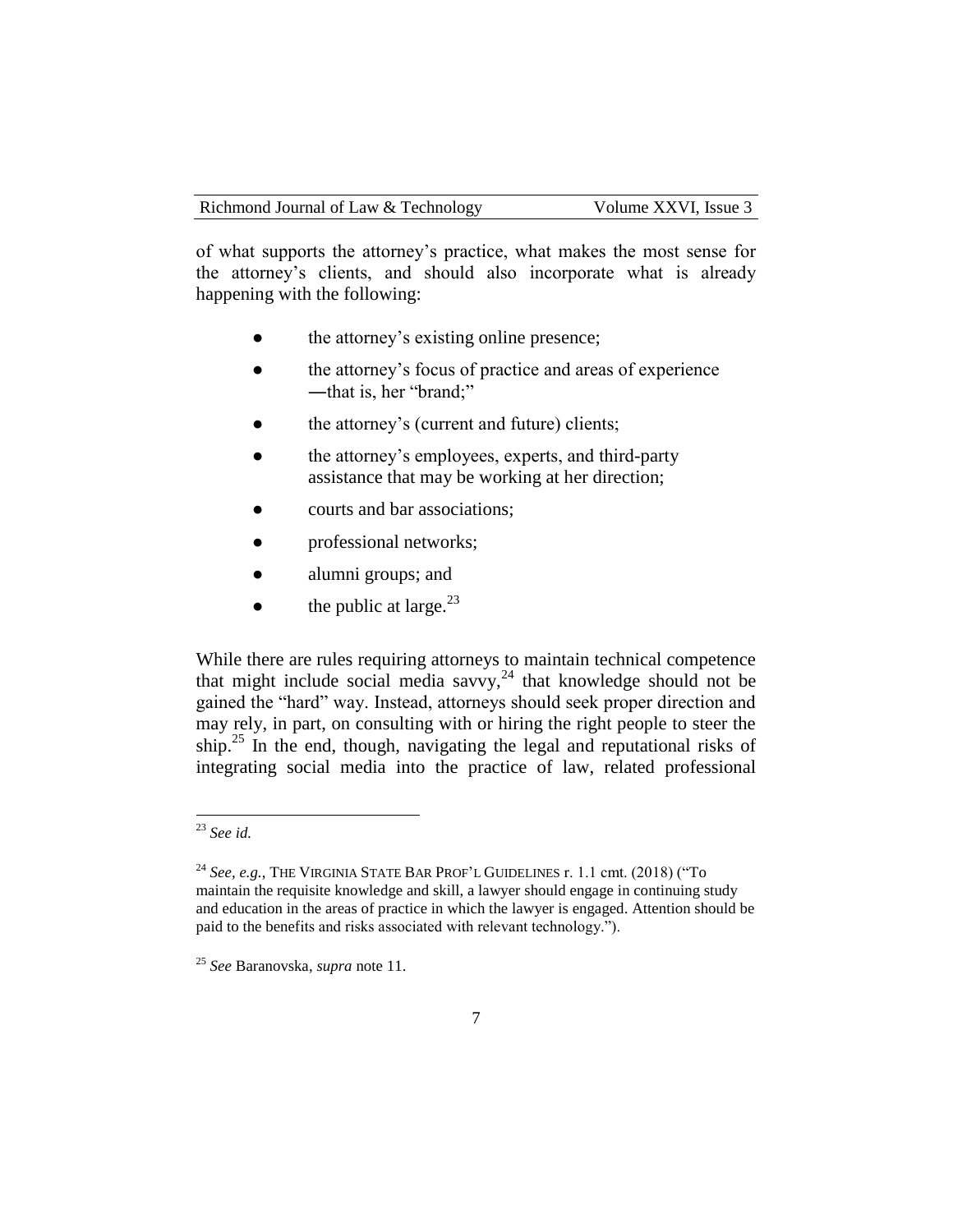| Richmond Journal of Law & Technology | Volume XXVI, Issue 3 |
|--------------------------------------|----------------------|
|--------------------------------------|----------------------|

responsibilities, and an attorney's public profile generally all begins by asking and then answering the hard questions.

### **II. SOCIAL MEDIA –** *ASKING* **THE HARD QUESTIONS**

[5] In a previously published article, one of our co-authors conducted a case study of the cloud-based digital platform  $Slack<sup>26</sup>$  that examined specific legal and information governance considerations for new technologies in collaborative software generally.<sup>27</sup> That framework began with a series of questions aimed at whether a specific technology is appropriate for the organization, and then determining whether and how the technology can be responsibly integrated.<sup>28</sup> That approach (and the accompanying framework) is not limited just to collaborative software technologies like Slack;<sup>29</sup> it also applies to social media and the legal and reputational risks associated with its use, and specifically considered here, how *attorneys* may (or should) utilize like technologies. While not considered specifically for social media, this framework introduces the concept of the hard questions that attorneys and their employees, direct reports, and those working at lawyers' direction should be asking when utilizing social media, or the questions that an attorney may be responsible for answering regardless of whether anyone is asking them.<sup>30</sup> As the

<sup>26</sup> *See* Sherer et al., *supra* note 19, at 4–5; *see also Why Slack?*, SLACK, https://slack.com/features [https://perma.cc/4NEY-TW8Z].

<sup>27</sup> *See* Sherer et al., *supra* note 19.

<sup>28</sup> *See id.* at 7–10.

<sup>29</sup> *See id*. at 7.

<sup>30</sup> *See, e.g.*, LEADING PRACTICES: COMMC'N VIA SOC. MEDIA, PRINCIPLE 6 (DEL. SUP. CT. COMM'N ON LAW & TECH. 2014) (noting "[l]awyers have a duty to ensure that those who are working on their behalf or under their authority understand and comply with the Rules."); N.Y. RULES OF PROF'L CONDUCT, RULE 8.4., at 194 (N.Y. STATE BAR ASS'N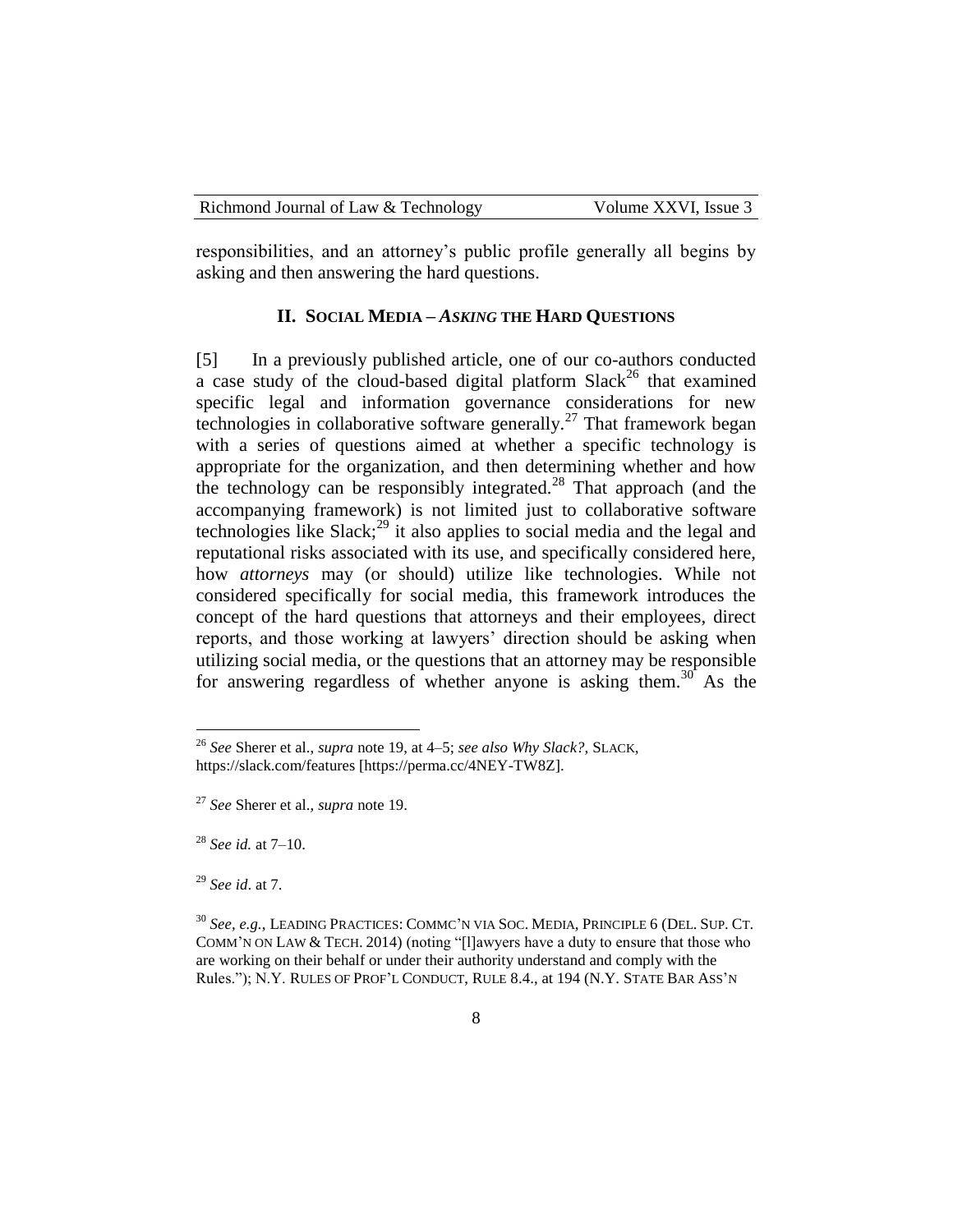authors in the Slack piece noted, these questions are not magic.<sup>31</sup> Rather, these questions focus on understanding social media's operation and capabilities against the backdrop of the attorney's use, needs, and requirements. $32$ 

# **A. Who is using social media on behalf of the attorney, the firm, or at the direction of counsel?**

[6] Is social media being used by the attorney, the attorney's employees, as part of case or client strategy, or as part of an overall publicity campaign? Can the attorney or law firm determine simply by querying the active IT environment to see if representations about the attorney's practice are being published, or is there a need to actively monitor the platforms? It may be that an attorney's direct reports, employees, or third parties who work at the attorney's direction are using social media for personal use or for work purposes, on a bring-your-owndevice, or BYOD, platform, in which case the attorney's IT services may be unaware or even prohibited from determining such use.<sup>33</sup>

<sup>32</sup> *See id.* at 7.

 $\overline{a}$ 

<sup>33</sup> *See* Melinda L. McLellan, James A. Sherer, & Emily R. Fedeles, *Where You Go, There You Are (With Your Mobile Device): Privacy Risks and Legal Complexities Associated with International 'Bring Your Own Device' Programs*, 21 RICH. J. L. & TECH., no. 3, 2015 at 1, 3–5 (2015), http://jolt.richmond.edu/v21i3/article11.pdf [https://perma.cc/K4EX-Q4FE].

COMM. ON PROF'L ETHICS 2018), https://www.nysba.org/DownloadAsset.aspx?id=50671 [https://perma.cc/L3K6-F5NC].

<sup>31</sup> *See* Sherer et al., *supra* note 19, at 7.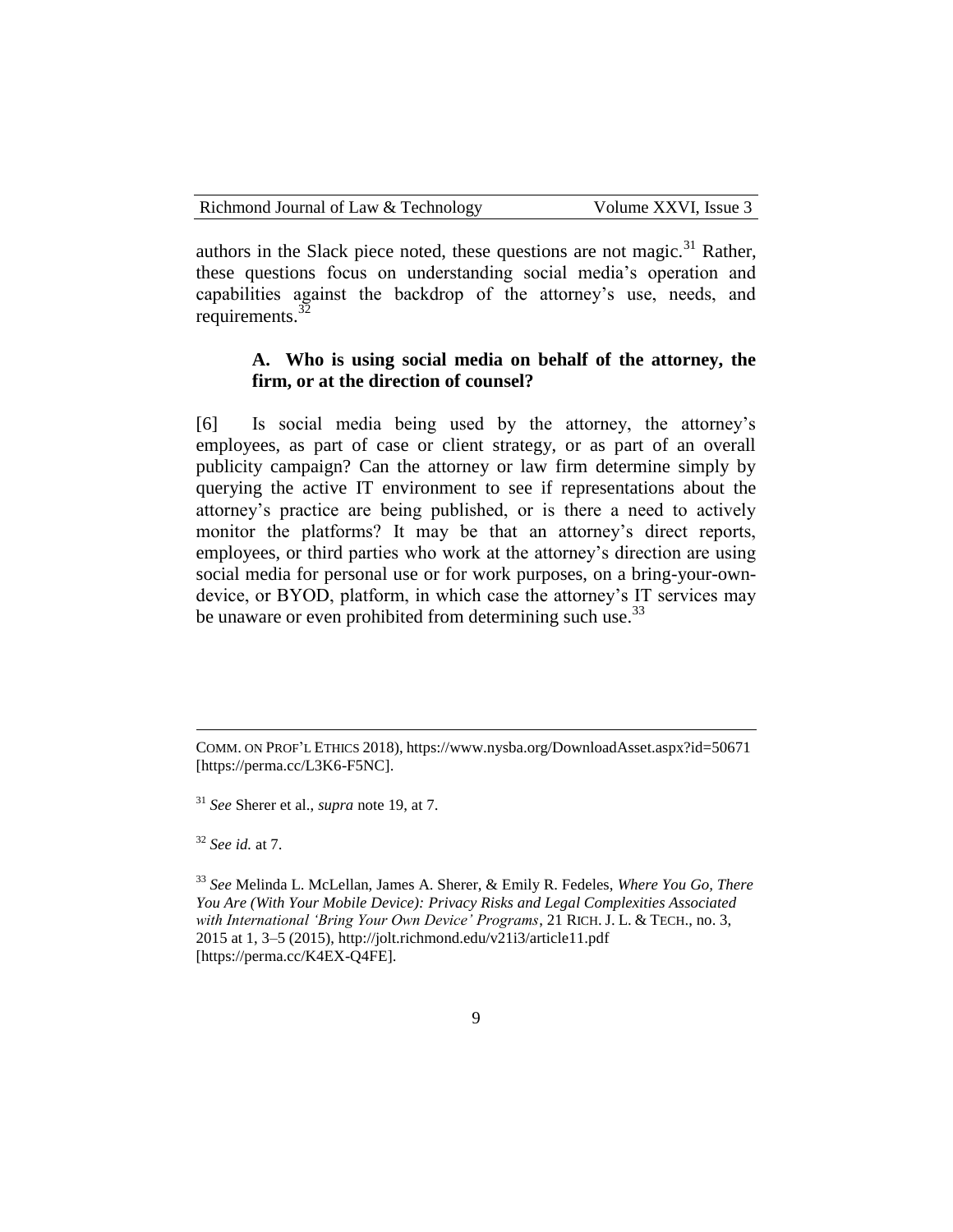# **B. Is the attorney or law firm—or anyone supporting those services—actually paying for the social media services and the additional benefits and control that paid services can provide?**

[7] A firm may be using a paid version of the social media site or application that offers search functionality or export settings, or may be limited to "free software that does nothing more than allow…schedule[d] posts," greatly diminishing functionality.<sup>34</sup> Payment for the platform also brings with it greater insight into where the law firm's data (and sometimes secrets) reside, as well as providing slightly more comfort regarding the ongoing viability of the tool.<sup>35</sup> Such uses of a site can also provide greater control for solo practitioners, as seen in the various "tiers" of service offered by professional networking sites like LinkedIn, $36$  as long as the attorney is treating such profiles properly such as by advertising where warranted and avoiding inadvertent leaking of client confidences.<sup>37</sup>

#### **C. Who holds the attorney's data, including client and thirdparty information?**

[8] A given social media platform may store data according to a cloud-

<sup>34</sup> *See* Baranovska, *supra* note 11; Melanie Ehrenkranz, *What's Slack Doing With Your Data?*, GIZMODO (Jan. 10, 2018, 1:11 PM), https://gizmodo.com/whats-slack-doing-withyour-data-1820838887 [https://perma.cc/99K7-EHFV].

<sup>35</sup> *See* Sherer, Singer, & Barnes, *supra* note 19, at 8.

<sup>36</sup> *See LinkedIn Free Accounts and Premium Subscriptions*, LINKEDIN, https://www.linkedin.com/help/linkedin/answer/71/linkedin-free-accounts-and-premiumsubscriptions?lang=en [https://perma.cc/ML74-GFDR].

<sup>37</sup> *See* Zach Warren, *8 Dos and Don'ts for Surviving the Social Media Age as an Attorney*, LAW.COM: LEGALTECH NEWS (Aug. 14, 2018), https://www.law.com/ legaltechnews/2018/08/14/8-dos-and-donts-for-surviving-the-social-media-age-as-anattorney/ [https://perma.cc/BZZ8-6GSA].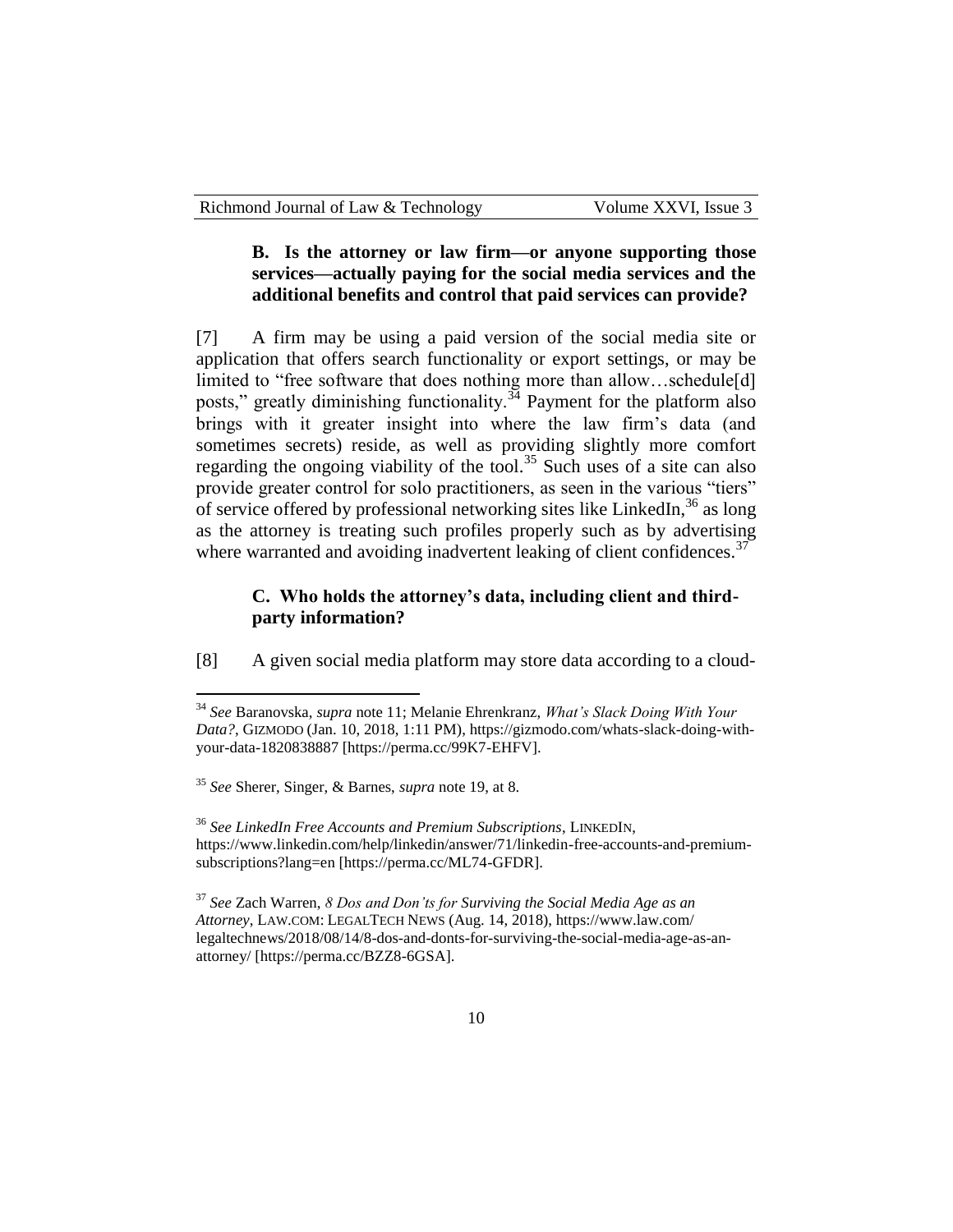| Richmond Journal of Law & Technology | Volume XXVI, Issue 3 |
|--------------------------------------|----------------------|
|--------------------------------------|----------------------|

based, endpoint or device-based, or hybrid approach.<sup>38</sup> For example, many social networks rely exclusively on cloud storage, but such an accumulation "of diverse information" may raise issues "related to data security," among others.<sup>39</sup> Other platforms may store information locally, which may require additional attorney monitoring of data entrusted to the attorney through the operation of an agreement or protective order.<sup>40</sup>

# **D. Who else has access to the attorney's stored data?**

[9] This may not be clear, even in paid instances, or in instances that involve "pricing tiers" that may limit the amounts of storage that users can utilize.<sup>41</sup> Access under these circumstances also has a dual line of questioning because, in turn, certain sites may use cloud services<sup>42</sup> (such

<sup>40</sup> *See* Jonathan Redgrave & James Sherer, *Seeing in the Clouds: Understanding Why You Need to Know Where Your Data Lives*, 2 BLOOMBERG L. REP. – TECH L., no. 24, 2010 (detailing implementable strategies to provide additional protection regarding cloud computing and data-location specificity).

<sup>41</sup> *See* Maceij Duraj, *MrOwl Rolls Out an Unlimited & Free Cloud Storage Platform for Content Sharing Enthusiasts*, FORBES (Feb. 13, 2019, 12:22pm), https://images.mrowl.com/presspage/MrOwl+Rolls+Out+An+Unlimited+%26+Free+Clo ud+Storage+Platform+For+Content+Sharing+Enthusiasts+(1).pdf [https://perma.cc/DJX6-U87P].

<sup>38</sup> *See* James A. Sherer, *Social Media, Cloud Computing and European Philosophy: An Examination of Proposed Amendments to Directive 95/46/EC and Their Possible Effects on U.S. Multinational Corporations*, 3 BLOOMBERG L. REP. – TECH L., no. 15, 2011 (noting that the variety of cloud computing technology and social media services in different nations makes it difficult to provide uniform data protection).

<sup>39</sup> Naif A. Almudawi, *Cloud Computing Privacy Concerns in Social Networks*, 22 INT'<sup>L</sup> J. COMPUTER, no. 1, 2016 at 29, 29.

<sup>42</sup> *See* Almudawi, *supra* note 39.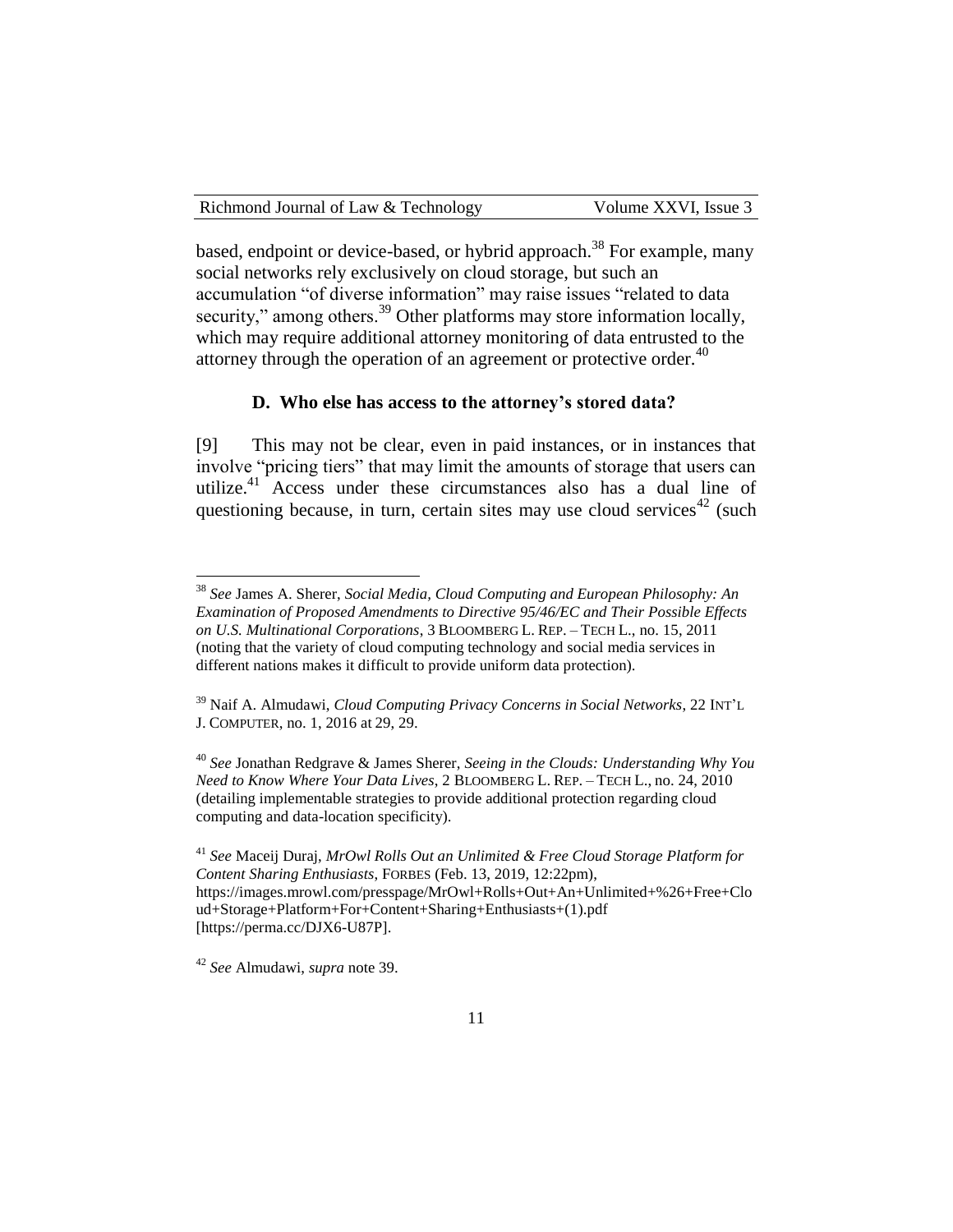as Amazon Web Services) to host the data.<sup>43</sup>

## **E. How is the attorney using the social media platform, and is anyone else repurposing it for any reason?**

[10] Is the attorney simply using the platform for social purposes, is client information being provided, are facts being developed, and/or are serious business decisions being consummated on the platform? Can the attorney's employees upload files to the environment without attorney approval?<sup>44</sup> Can the employees communicate on the tool or otherwise generate new content in the environment without specific approval or direction?<sup>45</sup> Are employees using social media in service of or in reference to the firm, the attorney's practice, or in reference to clients, and who owns such content when generated?<sup>46</sup> Is content developed in connection with the attorney's personality as an individual or as a part of the attorney's employment with the organization?<sup>47</sup> Does the firm or an

<sup>43</sup> *See Slack Case Study*, AMAZON: AMAZON WEB SERVICES (2015),

https://aws.amazon.com/solutions/case-studies/slack/ [https://perma.cc/3FKR-HYXC].

<sup>44</sup> *See* Brockway, Sherer & Yantis, *supra* note 8.

<sup>45</sup> *See* Sherer, Singer & Barnes, *supra* note 19, at 2.

<sup>46</sup> *See generally* PhoneDog v. Kravitz, No. C 11–03474 MEJ, 2011 WL 5415612, at \*1 (N.D. Cal. Nov. 8, 2011) (questioning whether a former employee can use a social media account with trade secrets his former employer purports to own); Ardis Health, LLC v. Nankivell, No. 11 Civ. 5013(NRB), 2012 WL 5290326, at \*1 (S.D.N.Y. Oct. 23, 2012) (exploring whether a former video and social media producer had to return login information when terminated and could use images from her former employee on her private social media); Eagle v. Morgan, No. 11–4303, 2013 WL 943350, at \*1 (E.D. Penn. Mar. 12, 2013) (exploring whether one's personal LinkedIn account can be used against their will after a corporate buyout).

<sup>47</sup> *See* Sherer et al., *supra* note 1, at 3.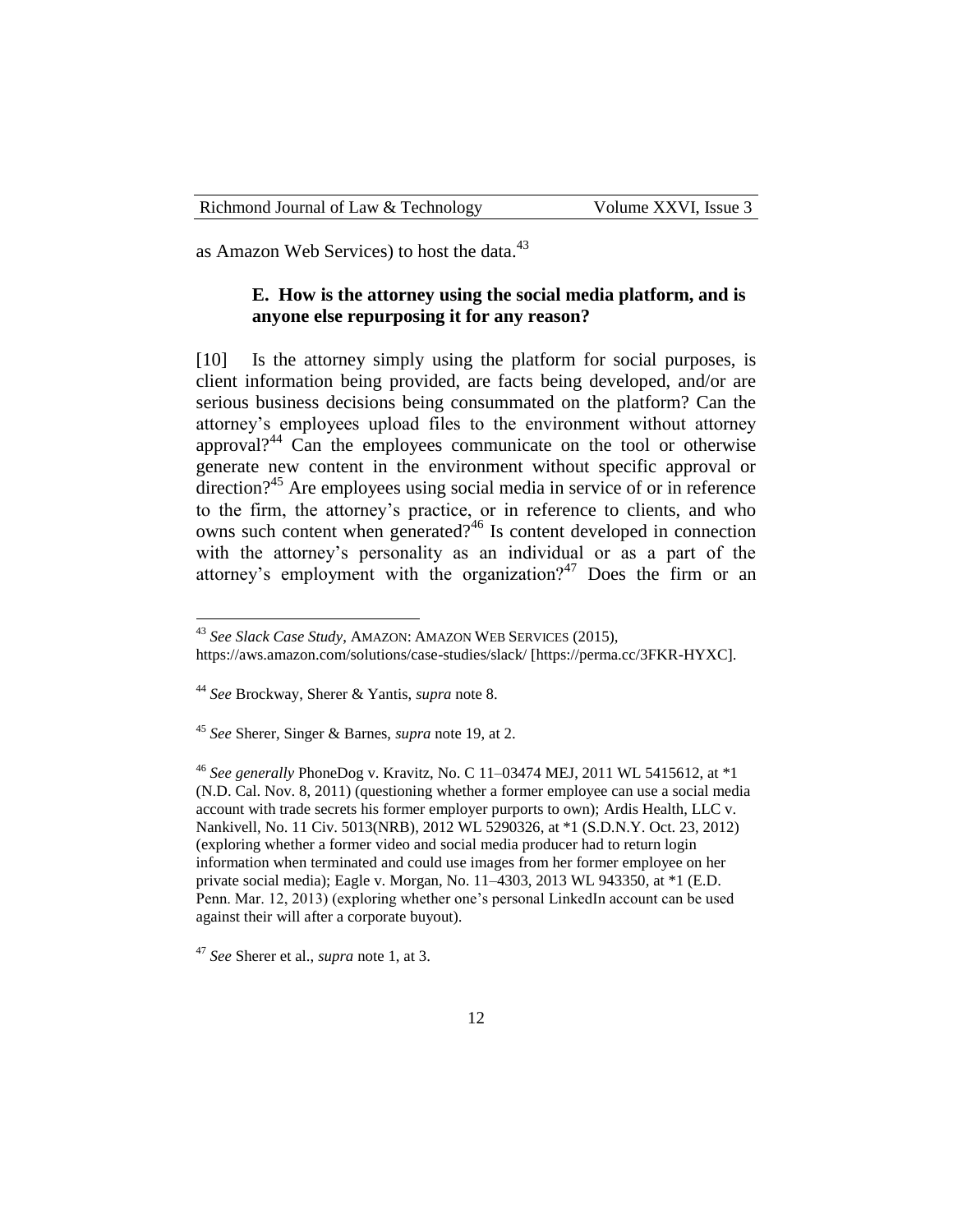| Richmond Journal of Law & Technology |  |  |
|--------------------------------------|--|--|
|--------------------------------------|--|--|

Volume XXVI, Issue 3

individual attorney proactively engage across the platforms and simultaneously actively monitor mentions of their practice by employees, opposing parties, court and bar organizations, and the public? $48$  Is an attorney required by statute to monitor employees' social media communications,<sup>49</sup> and does that responsibility differ from the requirement discussed above regarding attorney responsibility for third parties acting at the attorney's direction?<sup>50</sup> Is the attorney accumulating information to develop clients, $51$  relying on social media to make employment decisions, accumulating facts that may require dissemination, or creating comprehensive background investigations that include the use of social media?<sup>52</sup> Lastly, is the content germane to the attorney's practice, and accurate in its representations?<sup>53</sup>

 $\overline{a}$ 

<sup>50</sup> *See* N.Y. CODE OF PROF'L CONDUCT r. 8.4.

<sup>52</sup> *See id.* 

<sup>48</sup> *See id.*

<sup>49</sup> *See id.*; Theodore Claypoole, *Privacy and Social Media*, AMERICAN BAR ASSOCIATION: BUSINESS LAW TODAY (Jan. 23, 2013), https://businesslawtoday.org/ 2014/01/privacy-and-social-media/ [https://perma.cc/D5BJ-EWF2]; FED, DEPOSITORY TR. CORP., FIL-56-2013, SOCIAL MEDIA: CONSUMER COMPLIANCE RISK MANAGEMENT GUIDANCE (2013), https://www.fdic.gov/news/news/financial/2013/fil13056.html#cont [https://perma.cc/V4VM-DSFU].

<sup>51</sup> *See* Sherer et al., *supra* note 1.

<sup>53</sup> *See F.T.C. v. COORGA Nutraceuticals Corp*., 201 F.Supp.3d 1300, 1308 (D. Wyo. 2016).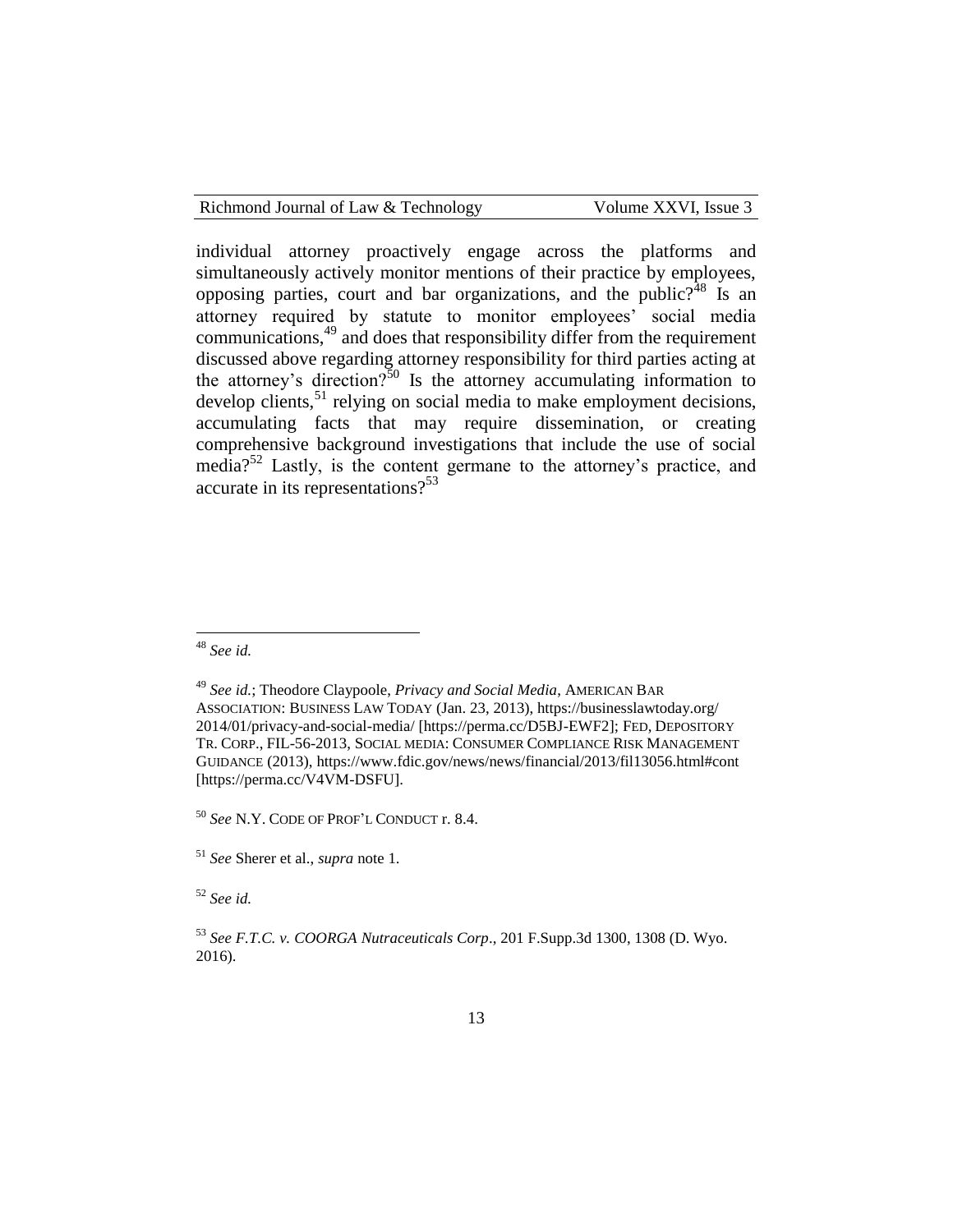#### **1. What information is stored or created by the social media platform that the attorney should be aware of?**

[11] Does the attorney upload files, and if so, what kinds?<sup>54</sup> Do the attorney's clients upload information?<sup>55</sup> Are these (or other) files modified or edited within the platform, and how might they be germane for  $discovery purposes$ <sup>56</sup> Are user controls consistent with other applications being used to protect uploaded files?<sup>57</sup> What additional information or metadata from other platforms or systems is integrated into or stored on the new platform?<sup>58</sup>

## **2. Can the attorney export data from the platform and, if so, how?**

[12] Some organizations can hold a client's data "hostage" until additional fees are paid, and/or an account is made current.<sup>59</sup> This is not a "ransomware" type situation, although some of the basic tenets of

<sup>57</sup> James A. Sherer et al., *Picking up the Slack™ Legal and Information Governance Considerations for New(er) Technologies*, 25 RICH. J. L. & TECH., no. 4, 2019, at 1, 9.

<sup>58</sup> *See id.*

 $\overline{a}$ 

<sup>59</sup> *See, e.g.*, Michael G. Van Arsdall, *When Dealing With E-Discovery Vendors, Do You Know Where Your Data Is?*, CROWELL & MORING (Jan. 24, 2013), https://www.crowelldatalaw.com/2013/01/when-dealing-with-e-discovery-vendors-doyou-know-where-your-data-is/ [https://perma.cc/TJD7-J9YK] (discussing an instance of a company holding sensitive and confidential data "hostage").

<sup>54</sup> *See, e.g.*, Paquet, *supra* note 4.

<sup>55</sup> *See* Redgrave & Sherer, *supra* note 40.

<sup>56</sup> *See* In re Milo's Kitchen Dog Treats Consol. Cases, 307 F.R.D. 177, 183 (W.D. Pa. 2015); *see also* Largent v. Reed, 2011 WL 5632688 (Pa. Ct. Com. Pl. Nov. 8, 2011).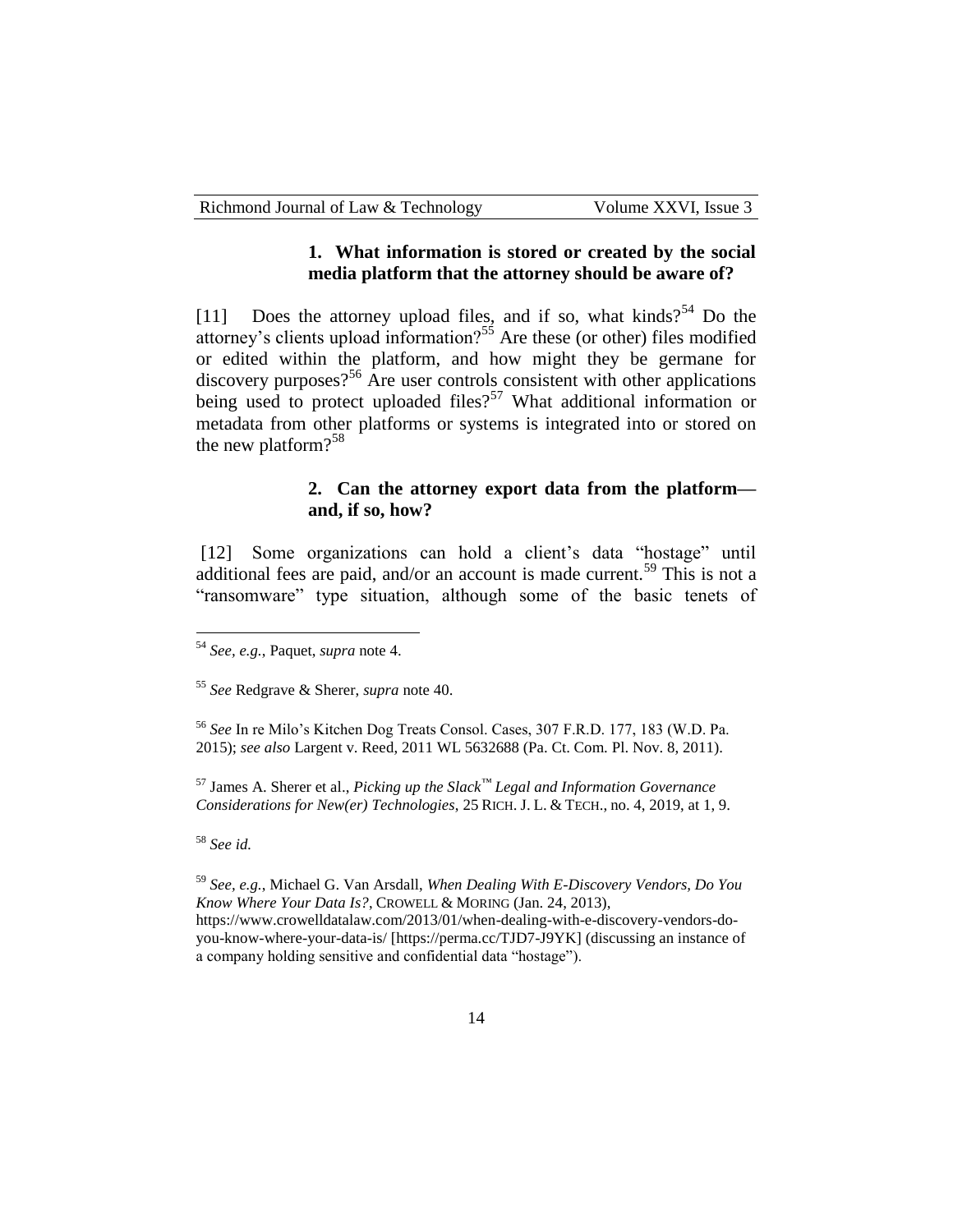| Richmond Journal of Law & Technology | Volume XXVI, Issue 3 |
|--------------------------------------|----------------------|
|--------------------------------------|----------------------|

ransomware *preparedness* might apply.<sup>60</sup> Further, attorneys may need to consider how data exports might impact eDiscovery considerations where metadata can matter,<sup>61</sup> and an attorney undertaking fact development may have to determine the appropriate means by which native files can be exported in response to specific document requests.

#### **III. Social Media –** *Answering* **the Hard Questions**

[13] This framework not only helps attorneys *ask* the hard questions, but also *answer* them. The attorney must use a variety of methods to answer these questions, some of which may, ironically, rely on good, oldfashioned direct communication with those individuals who are assisting with practice or case strategy,  $62$  employees generally, or other users of social media with some relationship with the attorney's practice or a given client's operations.<sup>63</sup> This framework should encourage discussions between the attorney and that constellation of individuals where the answers are specific, and determine how social media is currently, or could be, used for the attorney's practice, client aims, and the particulars for that use on a firm's and related employee devices.<sup>64</sup>

<sup>60</sup> *See* James A. Sherer et al., *Ransomware – Practical and Legal Considerations for Confronting the New Economic Engine of the Dark Web*, 23 RICH. J.L. & TECH., no. 3, 2017, at 1, 39 ("[I]ndustry best practices for business continuity include maintaining robust backups that would protect against [data being held hostage] . . . ").

<sup>61</sup> *See MetLife Investors USA Insurance Company v. Lindsey*, 2018 WL 5292222, at \*2 (N.D. Ind. Oct. 25, 2018).

<sup>62</sup> *See* Baranovska, *supra* note 11.

<sup>63</sup> *See* Sherer et al., *supra* note 19, at 11.

<sup>64</sup> *See* Sherer et al., *supra* note 1, at 11.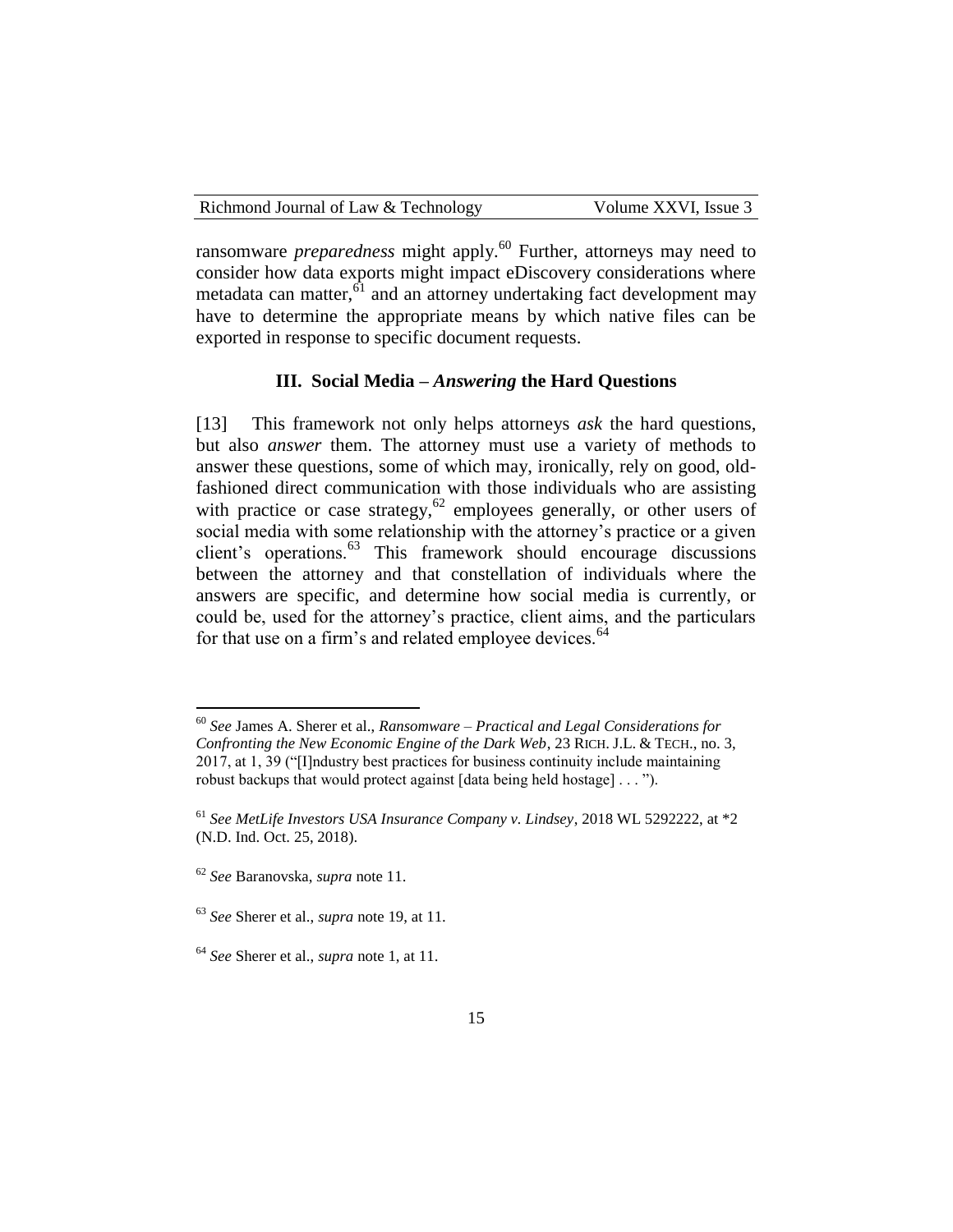| Richmond Journal of Law & Technology | Volume XXVI, Issue 3 |
|--------------------------------------|----------------------|
|--------------------------------------|----------------------|

#### **A.****Building Consensus**

[14] These conversations must begin with an understanding of what social media outlets the attorney, her employees, third parties acting at the attorney's direction, and the attorney's clients already use or are likely to use in the future.<sup>65</sup> Subsequently, such discussions should address what populations of individuals, both within and without the firm or practice, are going to be engaged to undertake this work.<sup>66</sup> The attorney should also develop a strategy that allows for comprehensive, preliminary assessments to determine every social media platform featuring representations of the lawyer, a firm, or its clients;<sup>67</sup> such a strategy must include a continued vigilance to evaluate and update that list at regular intervals.<sup>68</sup> The attorney should be realistic when defining what social media means for the practice of law, both in reality (what is already happening) and in aspiration (the plan). $69$ 

#### **B. Policy Considerations**

[15] Policy considerations include the intent of the attorney and her practice focusing on the platforms already in use (as well as aspirational uses) in the world of social media.<sup>70</sup> The practitioner should intentionally

<sup>68</sup> *See* Sherer et al., *supra* note 1, at 5.

<sup>69</sup> *See id.* at 2.

<sup>65</sup> *See* Baranovska, *supra* note 11.

<sup>66</sup> *See* Sherer et al., *supra* note 1, at 11.

<sup>67</sup> *See* JAN L. JACOBOWITZ & JOHN G. BROWNING, LEGAL ETHICS AND SOCIAL MEDIA – A PRACTITIONER'S HANDBOOK (2017) 26 ("Being at least 'socially aware' (if not quite social media savvy) is now considered part of the most fundamental responsibility for attorneys: the duty to provide competent representation to clients.").

<sup>70</sup> *See id.*; Melinda L. McLellan & James A. Sherer, *Corporate Social Media Engagement*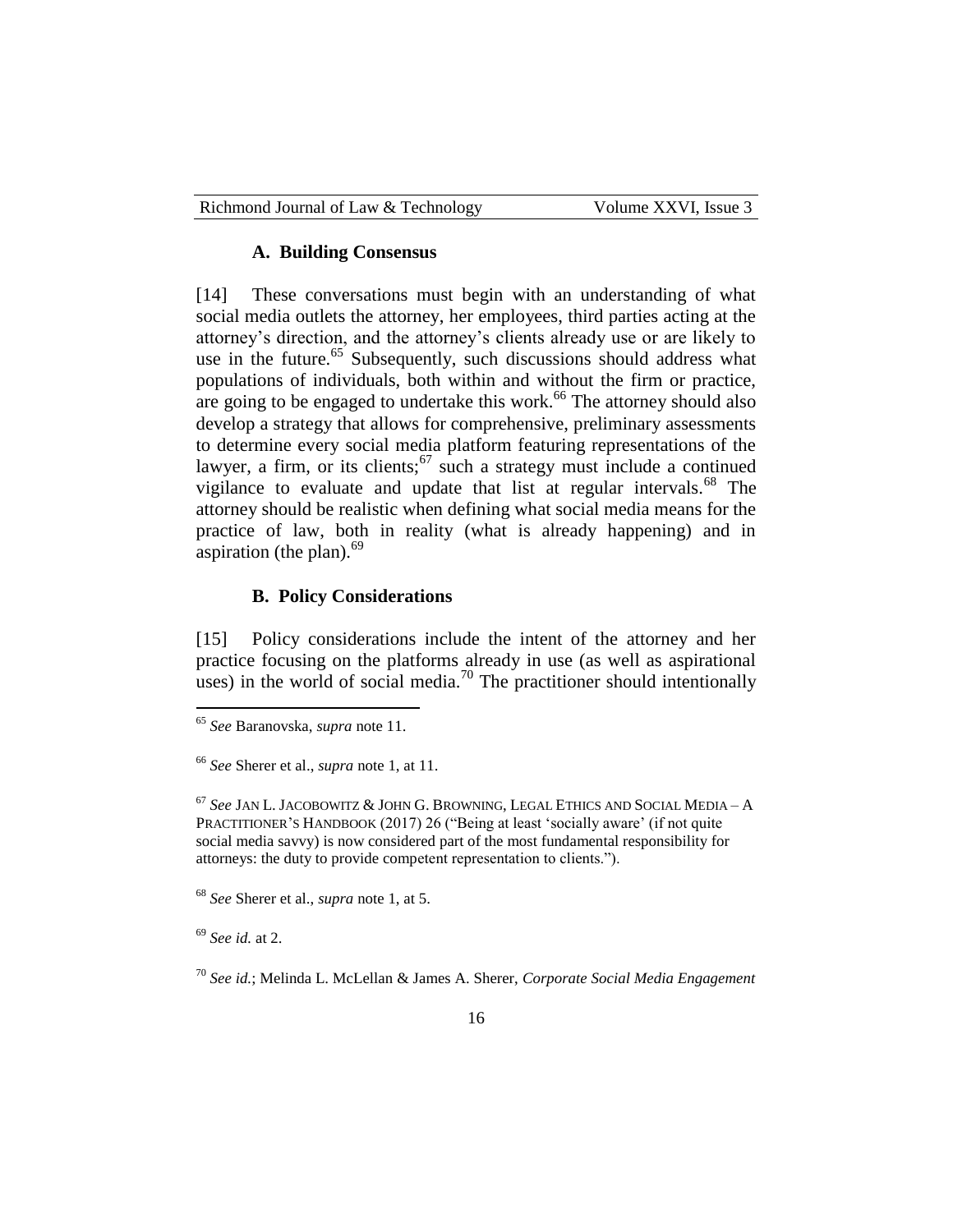map these various policy considerations, as applicable, to the different platforms and types of engagement she plans for.<sup>71</sup> The attorney should also determine to whom she may delegate responsibility for monitoring social media, who deals with raised concerns, and who can execute a response strategy.<sup>72</sup>

[16] While the attorney ultimately maintains responsibility for that social media related to the practice of law,  $73$  the attorney should also review and manage those aspects of the platform that are under the firm's control, $74$  and research any "industry-specific requirements for use and retention."<sup>75</sup> The attorney should also outline how employees use social media in service to the practice and/or firm,  $\frac{76}{10}$  keeping other factors in mind as well, including considerations regarding discrimination arising from practices of using social media to make employment or

<sup>72</sup> *See id.*

 $\overline{a}$ 

<sup>73</sup> *See, e.g.*, *Communication Via Social Media*, DEL. SUP. CT. COMMISSION ON L. & TECH.: LEADING PRACTICES, Principle 2, https://courts.delaware.gov/declt/blogspot/ socialmedia.aspx [https://perma.cc/XVF7-VYH4] (providing one example of a state's guidance for attorneys using social media).

<sup>74</sup> *Cf.* Baranovska, *supra* note 11 (advising careful questioning of prospective social media managers).

<sup>75</sup> *See* Sherer et al., *supra* note 1, at 5.

<sup>76</sup> *See id.* at 6.

*<sup>–</sup> Guidelines and Strategies for Managing Unpredictability*, 20 BNA ELECTRONIC COM. & L. REP. 31 (2015).

<sup>71</sup> *See* Sherer et al., *supra* note 1, at 5.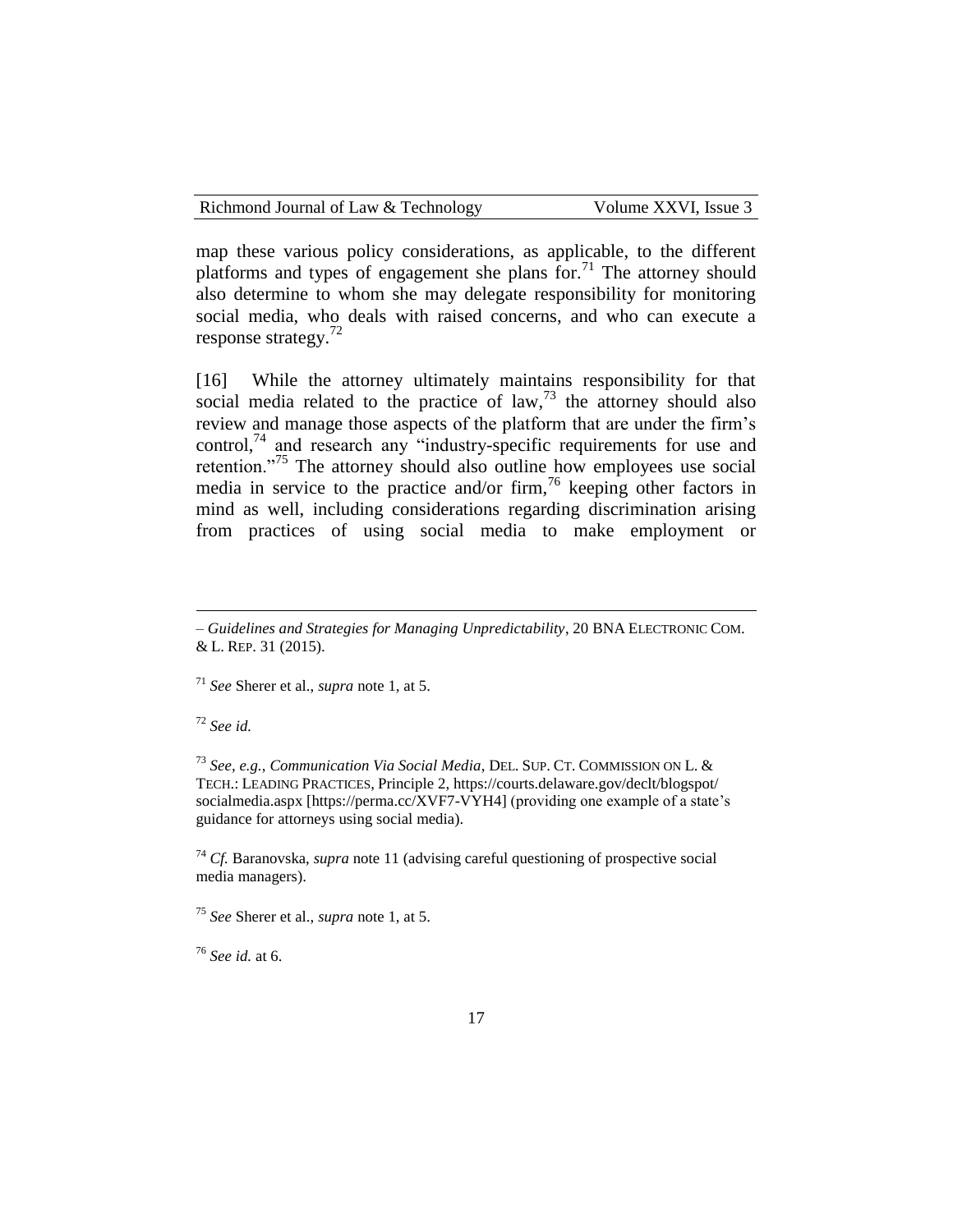representational decisions, $^{77}$  conducting background investigations that may cause disparate impact concerns,  $^{78}$  or even contacting witnesses or opposing parties.<sup>79</sup> Attorneys should consider the principle of "less-ismore" here, confining searches to publicly available information unless truly directed by a professional, as more states are enacting laws to prohibit employers from requesting usernames and passwords,<sup>80</sup> and as additional data privacy laws come online, which could implicate attorney ethical constraints as such laws sometimes do. $81$ 

[17] The attorney should outline how employees and directed third parties may appropriately use social media in reference to the practice. The attorney should also consider developing an ownership policy<sup>82</sup> to help define relationships between the attorney, any posted material, employee personal capacity, and the ultimate social site used.<sup>83</sup> Potential

<sup>79</sup> *See* Brockway et al., *supra* note 8, at 5.

<sup>80</sup> *See* Sherer et al., *supra* note 1, at 4; Lisa Gingeleskie, *Social Media in the Hiring Process: Pitfalls and Protections*, NEW JERSEY LAW JOURNAL, (Mar. 20, 2018, 12:49 PM), https://www.law.com/njlawjournal/2018/03/20/social-media-in-the-hiring-processpitfalls-and-protections/?slreturn=20181026171048 [https://perma.cc/63N2-P7LG].

<sup>81</sup> *See* Sherer, *supra* note 38.

 $\overline{a}$ 

<sup>82</sup> *See* Klemchuk, *supra* note 77.

<sup>77</sup> *See* Darin M. Klemchuk, *Navigating the Legal Issues Surrounding Social Media*, KLEMCHUK LLP (Oct. 23, 2011), https://www.klemchuk.com/legal-insights/navigatingthe-legal-issues-surrounding-social-media [https://perma.cc/NSB3-KDFH].

<sup>78</sup> *See* Sherer et al., *supra* note 1, at 4; Michael T. Pettry, *Social Media: Legal Challenges and Pitfalls for Law Enforcement Agencies*, FBI LAW ENFORCEMENT BULLETIN (Dec. 9, 2014), http://leb.fbi.gov/2014/december/legal-digest-social-media-legal-challenges-andpitfalls-for-law-enforcement [https://perma.cc/8YVS-WWAG].

<sup>83</sup> *See* Sherer et al., *supra* note 1, at 3.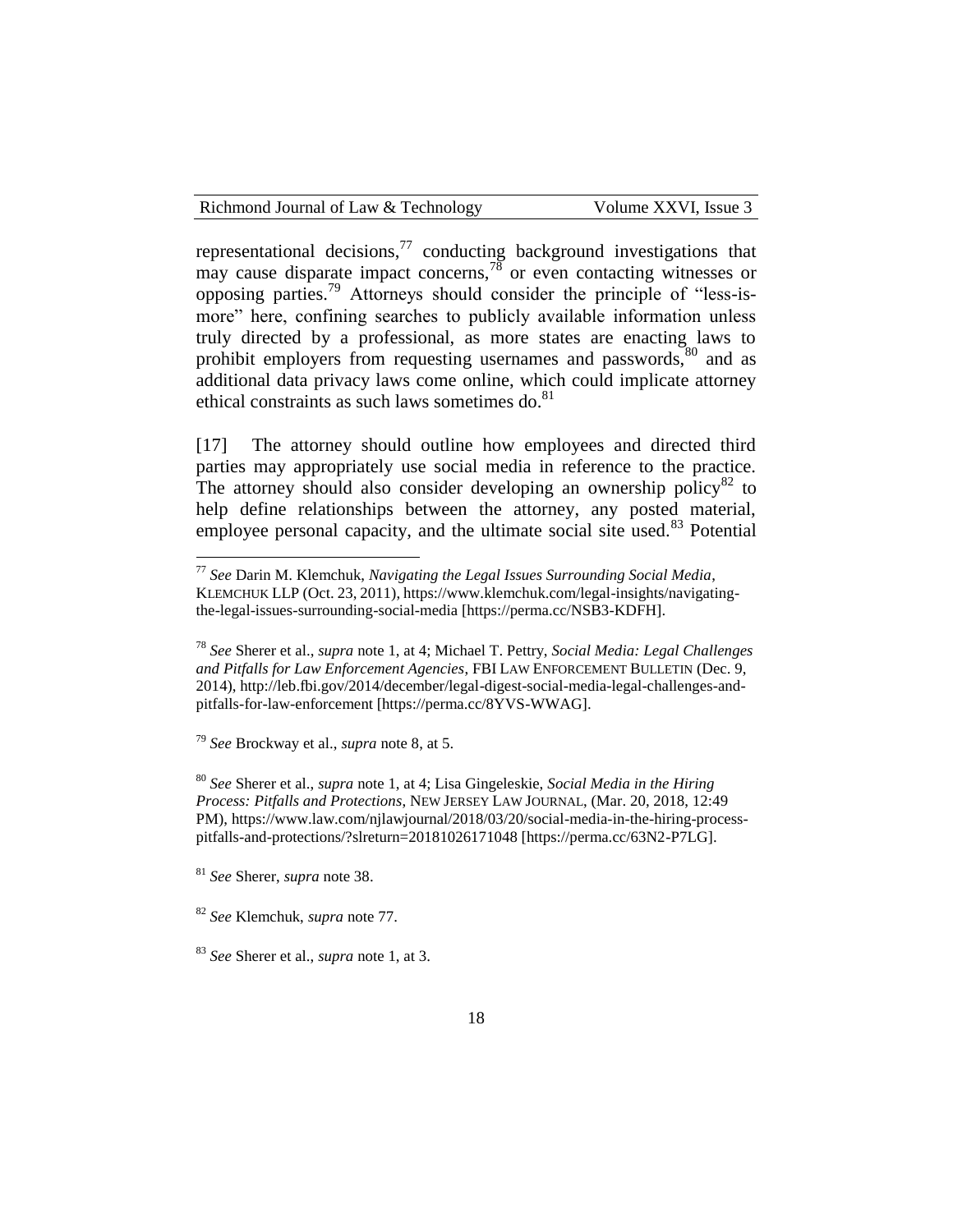professional liability may arise when an employee's use of a site involves a questionable and threatening purpose<sup>84</sup> or seems to potentially waive privilege.<sup>85</sup> In those instances, the line between a firm and its employee can blur quickly, and an attorney or firm with (a) policies associated with such potential threats and (b) that actively monitors for such activity will be better situated for these types of issues.<sup>86</sup>

[18] Additionally, an attorney should consider what employees are doing with protected content on social media generally. These concerns range from confidential information disclosure or the waiver of privilege, $87$  to unauthorized use of copyright-protected work, $88$  or may even implicate infringement of individual privacy rights.<sup>89</sup> As noted above, if an attorney is appropriately regulating employee social media use, the attorney must also consider whether the state law that prohibits or restricts employers from requesting access for employees' private social media accounts applies to them.<sup>90</sup> Note, however, that having *no* policy at

<sup>86</sup> Sherer et al., *supra* note 1, at 2.

 $\overline{a}$ 

<sup>87</sup> *See, e.g.*, Lenz, 2010 WL 4789099, at \*2–3.

<sup>88</sup> *See* NEAL & MCDEVITT, LLC, TOP 10 LEGAL ISSUES IN SOCIAL MEDIA (2010).

<sup>89</sup> *See* Sherer et al., *supra* note 1, at 3, 5–6; Kathryn. L. Ossian, *Legal Issues in Social Networking*, INSTITUTE OF CONTINUING LEGAL EDUCATION, May 2009, at 1-4.

<sup>90</sup> *See* Sherer et al., *supra* note 1, at 3; Tess Traylor-Notaro, *Workplace Privacy in the Age of Social Media*, 7 GLOBAL BUS. L. REV. 133, 134 (2018).

<sup>84</sup> *See* Heather Bussing, *Social Media's Real Legal Issues*, HREXAMINER (Mar. 25, 2013), http://www.hrexaminer.com/social-medias-real-legal-issues/ [https://perma.cc/LXD5-VT38].

<sup>85</sup> *See, e.g.*, Lenz v. Universal Music Corp., 2010 WL 4789099, at \*2–3 (N.D. Cal. Nov. 17, 2010).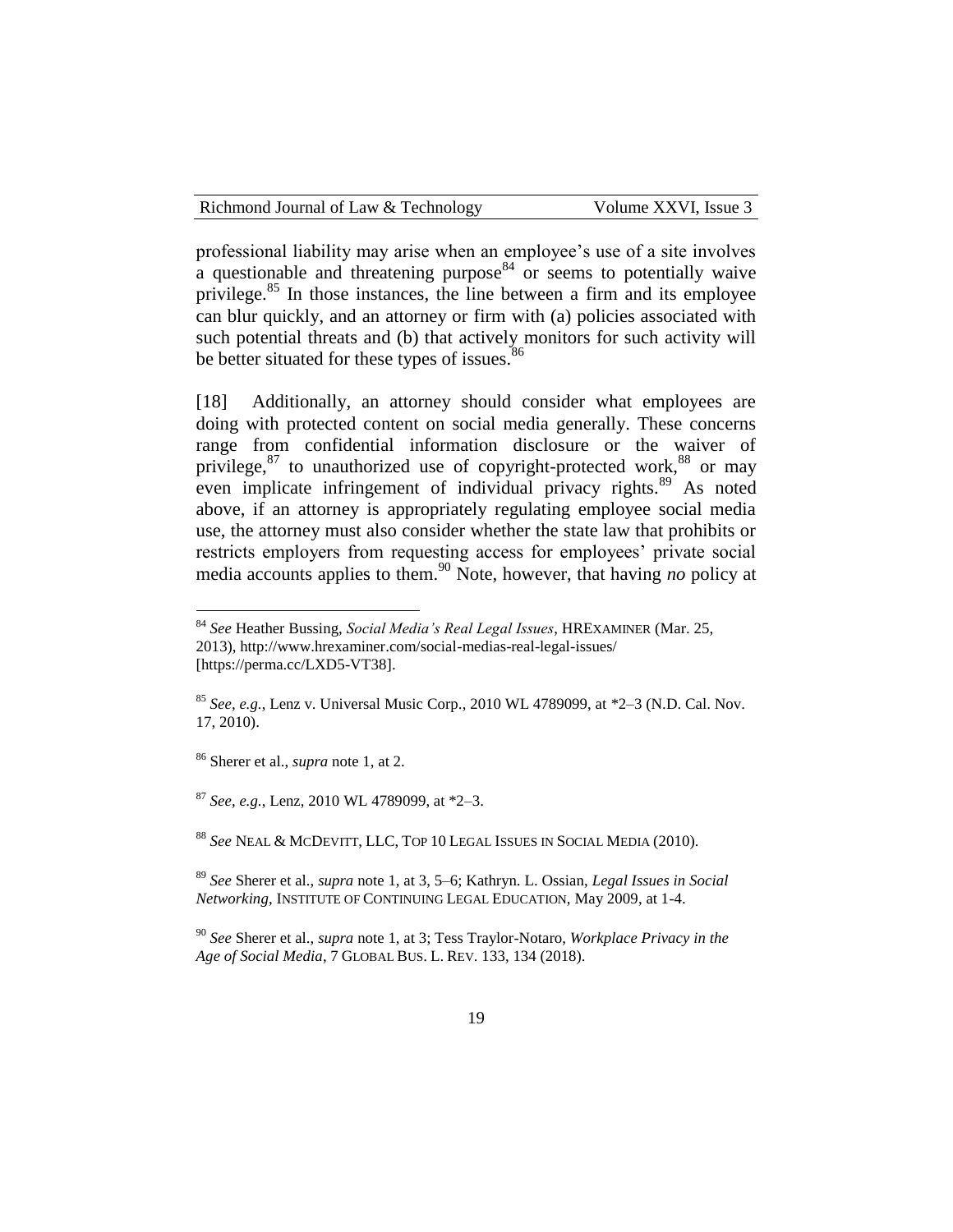all also provides *no* defenses to these types of potential claims.<sup>91</sup>

#### **C. Access and Security**

[19] Attorneys should take an active role as to user access and security permissions, especially when it is the attorney's professional license and livelihood on the line. There may be certain platforms containing information where access should be limited to those employees that require access to support the practice of the attorney.<sup>92</sup> Other platforms, especially internal social media, like Slack or the now-discontinued Google+, can contain sensitive, proprietary, or otherwise valuable information that requires restricted access.<sup>93</sup>

## **D. eDiscovery and Spoliation**

[20] Social media is an active part of electronic discovery.<sup>94</sup> When litigation or a regulatory investigation happens, an attorney is required to consider client data that may be held by third-parties,<sup>95</sup> whether in the construct of the data that may be next by  $\frac{97}{100}$  and parties, whenever in the cloud<sup>96</sup> or in a co-location environment.<sup>97</sup> The attorney and client must work together when fulfilling discovery obligations to preserve and

<sup>91</sup> *See* Sherer et al., *supra* note 1, at 4.

<sup>92</sup> *See* Sherer et al., *supra* note 19, at 14.

<sup>93</sup> *See id.* at 15.

<sup>94</sup> *See* Sherer et al., *supra* note 1, at 5.

<sup>95</sup> *See* Sherer et al., *supra* note 19, at 16–17.

<sup>96</sup> *See* Almudawi, *supra* note 39, at 30–32.

<sup>97</sup> *See* Duraj, *supra* note 41.